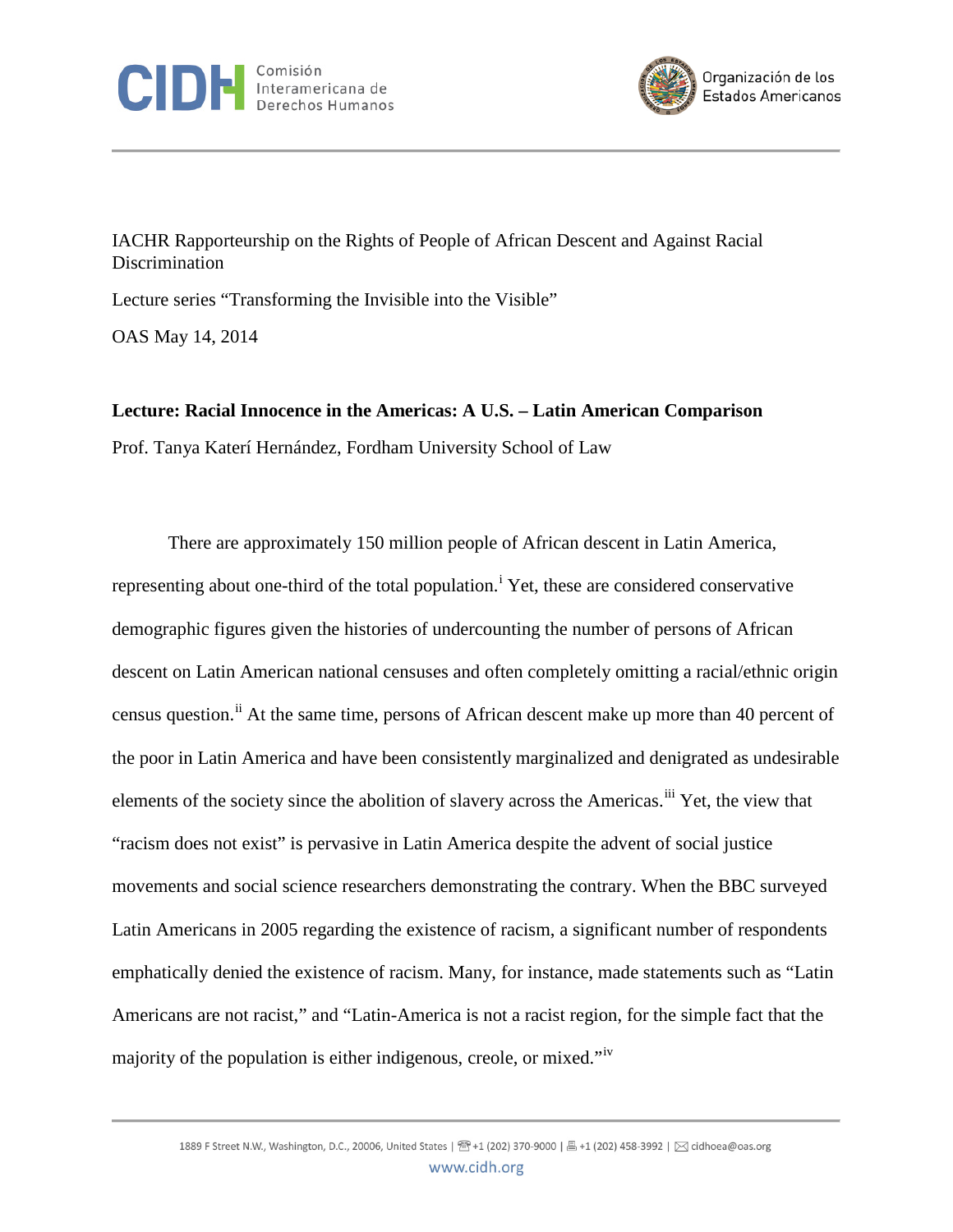Thus the denial of racism is rooted in what many scholars have critiqued as the "myth of racial democracy" – the notion that the racial mixture (*mestizaje/mestiçagem*) in a population is emblematic of racial harmony and insulated from racial discord and inequality. Academic scholarship has in the last twenty years critiqued Latin American "mestizaje" theories of racial mixture as emblematic of racial harmony. Yet, Latin Americans still very much adhere to the notion that racial mixture and the absence of Jim Crow racial segregation are such a marked contrast to the United States racial history that the region views itself as what I term "racially innocent."

In part, the absence of a legal critique of the Latin American comparisons to the Jim Crow United States has enabled the Latin American "racial innocence" stance to remain. My book seeks to fill in that gap in the literature and provide the legal critique. Specifically, the book is about the ways in which the Latin American denial of racism operating in conjunction with the notion that true racism can only be found in the racial segregation of the United States veils the actual manifestations of racism in Latin America. I argue that an examination of the role of the state after the abolition of slavery in regulating race through immigration law and customary law disrupts this picture of Latin America as "racially innocent." I assess the ways in which the contemporary Latin American anti-discrimination laws seek to eradicate the legacy of racial inequality wrought by the historic racism of the state. Finally, I conclude the book with insights as to how the examination of the Latin American context may be helpful to the U.S. racial justice movement today, given the growing denial of the existence of racism in the United Sates.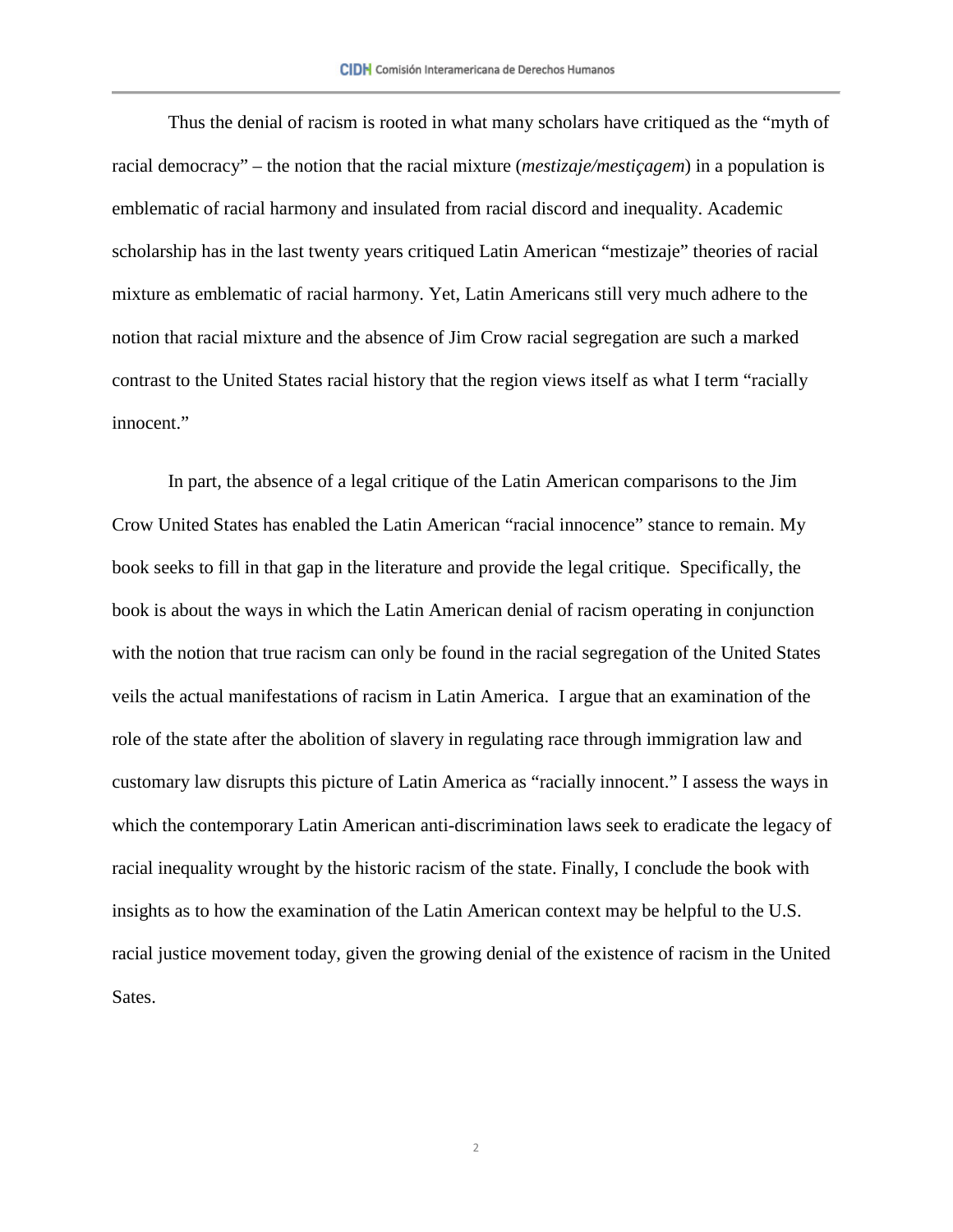## **"¡No somos racistas!" "We are not racists!" The Racism-Denial Cloak around Actual Discrimination**

The force of racism denial is so strong in Latin America that even the ubiquitous utterance and dissemination of racist speech are viewed as inconsequential. Yet, the very term "negro" (black/negro) is widely considered derogatory, because persons of African descent are stereotyped and referred to as inherently criminal, intellectually inferior, overly sexual, and animalistic. Because the racialized stereotypes of persons of African descent are pervasive, they are commonly understood to smell like animals and, in particular, monkeys. In addition to these commonalities in anti-black stereotypes across Latin America, each country in the region has also developed its own subset of derogatory phrases for blacks and blackness.

In Argentina, "negro de mierda"<sup> $\theta$ </sup> ("shitty negro") is a popular expression, and "negro" is [vi](#page-13-1)ewed as the worst of insults.<sup>vi</sup> As a result, even children's songs in Argentina are replete with anti-black references such as "I like the white, long live the white, let the black die."[vii](#page-13-2) In fact, a young Argentinean created the Facebook page "Extermination of the (Negros de Mierda) Shitty Negroes."<sup>[viii](#page-13-3)</sup> In Brazil, persons of African descent are referred to as "macaco" (monkey), "besta" (animal), "vagabundo" (bum), "filho de puta" (son of a whore), "safado" (insolent person), "ladrão" (thief), and "nega fedorentas" (stinking female nigger).<sup>[ix](#page-13-4)</sup> Pointedly, the Brazilian insults are viewed as being coterminous with blackness. This is also unfortunately manifested in Brazilian primary school textbooks, in which black people are consistently depicted as animallike, as socially subordinate, and in other stereotyped manners. $^x$  $^x$  In Colombian newspapers, even the polluted air of Cali is blamed on the presumed dirtiness of blacks.<sup>[xi](#page-13-6)</sup> In Costa Rica, blacks are typically described as "pigs," "stinking," "unkempt," and "ugly."<sup>[xii](#page-13-7)</sup> In Cuba, "doing things like a black person" is a common expression to describe a poorly done task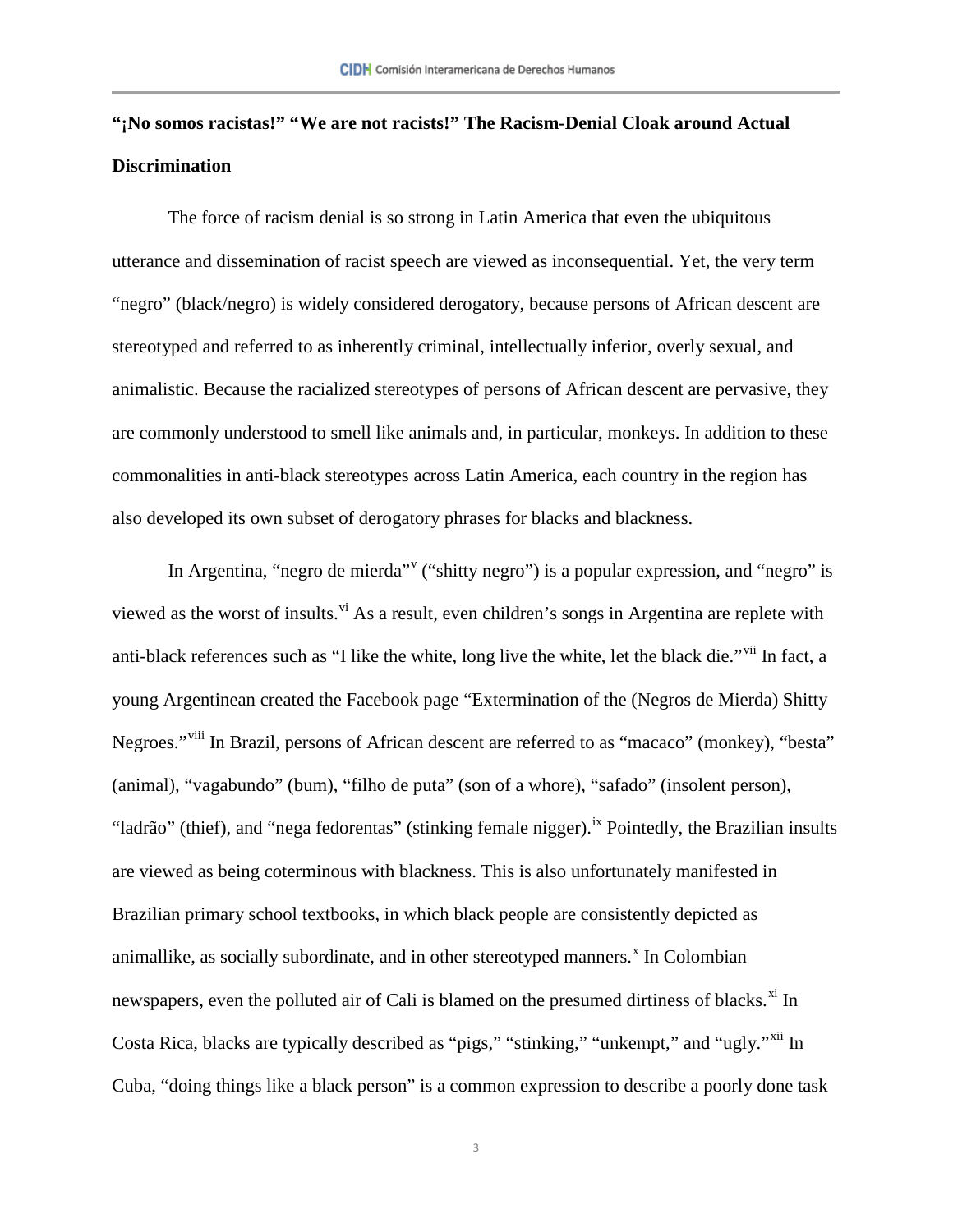or acts of delinquency.<sup>[xiii](#page-14-0)</sup> In fact, the Cuban Academy of Sciences found in 2003 that dozens of Cuban phrases are used to connect blacks with delinquency and inferiority.<sup>[xiv](#page-14-1)</sup> This is best exemplified by the popular phrases "It had to be a negro"<sup>[xv](#page-14-2)</sup> and "There is no such thing as a good black or a sweet tamarind."<sup>[xvi](#page-14-3)</sup> In Ecuador, an often-repeated joke is that "a black person running is a thief, a white person running is an athlete."<sup>[xvii](#page-14-4)</sup> This helps to account for the 2009 survey findings in Ecuador demonstrating that five out of seven Ecuadorians harbor racial prejudice against blacks.<sup>xviii</sup> [E](#page-14-5)ven Ecuadorian government officials are often quite comfortable stating their racialized perspectives. One chief of police publicly stated in 1995, "There is a type of race that is drawn to delinquency, to commit horrible acts … that is the Black race, which is taking over the urban centers of the country, forming poverty belts that are conducive to delinquency because of their ignorance and their audacity."<sup>[xix](#page-14-6)</sup> In Mexico, Afro-Mexicans respond to the prost[i](#page-14-10)tutes.<sup>xxiii</sup> A study of Peruvian newspapers from 2008 found a total of 159 different racist stereotypes that they are "ugly" and "dark" with the focus on marrying lighter-skinned partners in the Latin American hope to lighten and thus "improv[e] the race" of their progeny. $^{xx}$  $^{xx}$  $^{xx}$  In Nicaragua, the phrase "100 negroes for one horse" directly compares the inferiority of blacks with the greater value of a single horse,<sup> $xxi$ </sup> given how blacks are viewed as drug addicts and drunks in Nicaraguan society.<sup>[xxii](#page-14-9)</sup> In Peru, the common statements about blacks are that they are criminals, that they can only work in low-level positions, that they only think until midday, that they are delinquents and live badly, that they are a leisurely race, and that black women are adjectives for describing persons of African descent.<sup>[xxiv](#page-14-11)</sup> In Venezuela, despite the national pride in being a mixed-race "café con leche" (coffee with milk) society, the plethora of racist sayings commonly iterated includes the phrase "Kill a negro and live a Pepsi [enchanted] day."<sup>[xxv](#page-14-12)</sup> The widely circulated racial stereotypes about Afro-Venezuelans include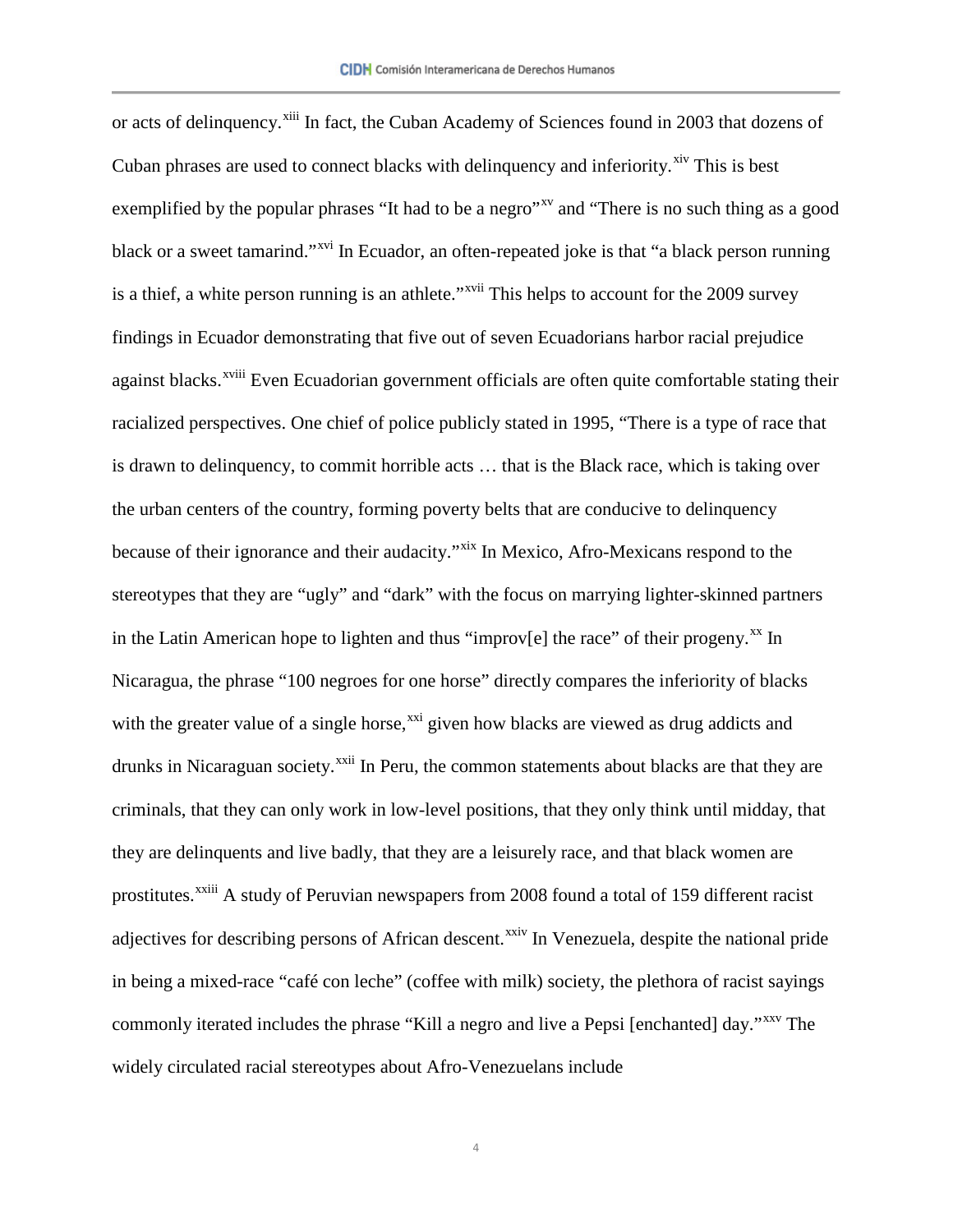[B]lack people are dangerous, they're thieves, they smell bad, they have bad habits, they discredit a company's image … it's not their fault if they're like that … black people when they don't do it [make a mess] on the way in they do it on the way out.<sup> $x$ yi</sup>

Such racialized stereotypes also are repeatedly circulated through Venezuelann popular music with lyrics such as

Black woman! … if only you were white and had straight hair / My mother told me in distress not to marry a black woman, because when she's asleep, she looks like a coiled snake / A black woman with a big nose doesn't cook for me, because she hides the food in her nostrils.<sup>xxvii</sup>

Within Latin America there is also the use of racialized language as terms of endearment, which unconsciously invoke the paternalism of slavery's past. For instance, affection is expressed by stating, "That's my black person" or calling someone "my little black person." Even compliments directed towards those who are black are reserved for those presumed to "supersede" their blackness by having other "superior" traits. Such racialized compliments include "He is black but has the soul/heart of a white"; "She is black but good looking"; "He is black but well groomed and scented." While such statements are not meant to carry racial malice, they still activate racial stereotypes about the inferiority of blacks. In fact, these perspectives about persons of African descent are so embedded in the social fiber of Latin American societies that persons of African descent's subordinated status in society is viewed as natural and logical. Furthermore, the long-standing notion that "racism does not exist" in Latin America makes those unaffected by hate speech disinclined to acknowledge the harms it causes marginalized groups.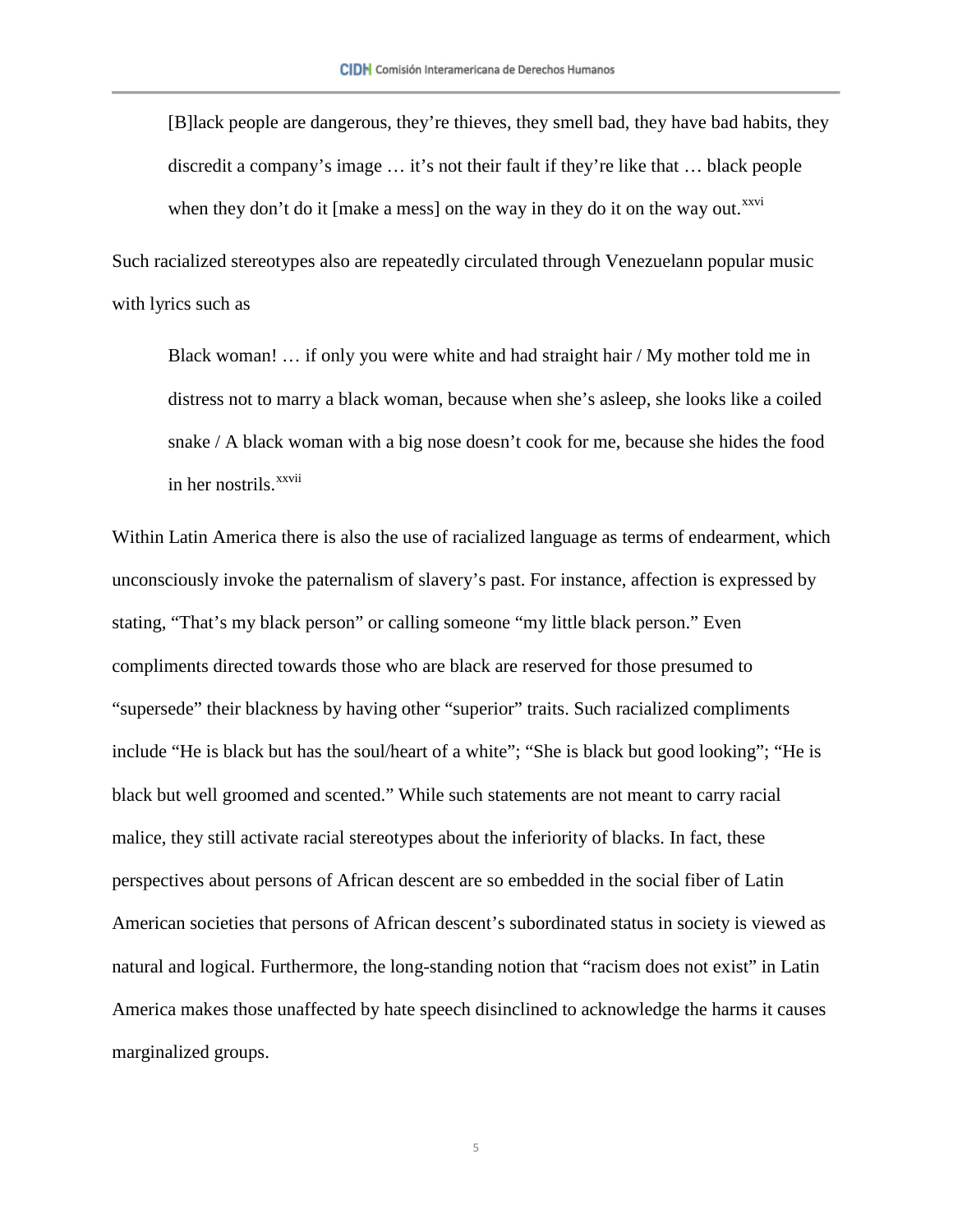Moreover, when flagrant instances of racist conduct are detailed in the Latin American news media, they are understood as the acts of aberrant individuals who do not represent the greater racial tolerance presumed to be a part of Latin American culture. This dichotomy is well exemplified by a study indicating that while 87 percent of nonblack Brazilians manifest racial bias in their response to survey questions, only 10 percent admit to having any racial prejudice.<sup>xxviii</sup> [S](#page-14-14)imilarly, while 89 percent of all Brazilians state that racism exists in Brazil, only 4 percent admit to harboring racial prejudice.<sup>[xxix](#page-14-15)</sup> Thus, despite Brazil's reputation as a land of "cordial" race relations, Brazilians, like others in Latin America, are acutely aware of color distinctions and their hierarchical significance. As one ethnographer who traveled to Brazil to study liberation theology but found racism instead reports:

The issue of color was, I saw, a constant presence in how men and women looked at each other, chose their lovers and spouses, modeled their bodies. It was there in the daily round of jokes, banter, insults, and accusations. It was there in how people talked to and about each other, in how they touched or did not touch each other.<sup>[xxx](#page-14-16)</sup>

In fact, Brazilians, like most Latin Americans, cannot imagine an Afro-Brazilian equivalent of Barack Obama being elected their president as a self-professed Afro-descendant.<sup>[xxxi](#page-14-17)</sup> In short, despite the regional differences in racial demography and the prevalence and manner of racial mixture rhetoric, across Latin America there is a common anti-black reality.

Nevertheless, Latin American racial denial is deeply embedded within racially hierarchical environments. This dualism has been historically facilitated by the deployment of strategic comparisons to the United States racial regime that are meant to depict Latin America as innocent of perpetrating racism. I call this the rhetoric of "racial innocence." As the Latin American human rights scholar Ariel Dulitzky has stated, "[a] kind of presumption of moral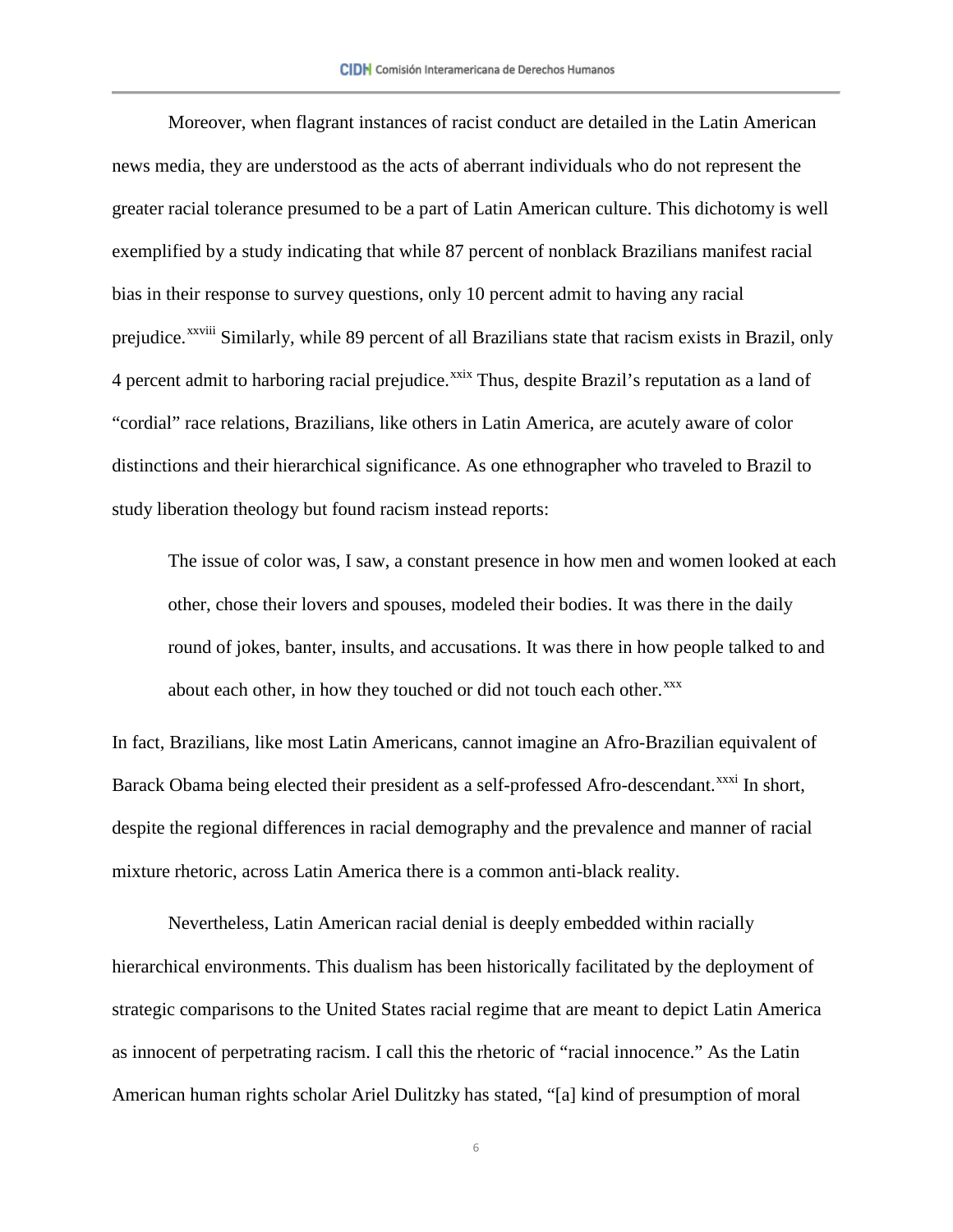superiority vis-à-vis the United States of America is quite widespread throughout our region. Rarely does a conversation on this issue among Latin Americans take place without mentioning the serious incidence of racism and racial discrimination that exists in the land of our neighbors to the north.<sup>xxxii</sup><sup>\*</sup> For instance, in the 2005 BBC surve[y](#page-14-18) of Latin American racial attitudes, the above all in the United States and Europe, is where there is the most racism."<sup>xxxiii</sup> [I](#page-14-0)n fact, the U.S.laws of segregation constitute the ideological definition of racism in Latin America. XXXIV following invocation of racial innocence was quite prevalent: "I don't think there is much racism in [Latin] America because we are a mix of races of all kinds of Europeans, Africans, Asians, and other races that were or will be; but I understand that in many other parts there is racism, Conveniently, the use of the United States as a point of reference has long shielded from view the racial subordination of persons of African descent in Latin America.

Furthermore, the historical absence of official Jim Crow laws of segregation is used as a justification for resisting contemporary black social justice movement demands for racially conscious social policies.<sup>[xxxv](#page-14-2)</sup> For example, in discussing the possibility of workplace affirmative do not recognize."<sup>xxxvi</sup> [A](#page-14-20)nother Colombian similarly states, "If we do not want to create a racial complaints and propose universal solutions, like the fight against poverty."<sup>xxxvii</sup> [S](#page-14-21)imilarly, the that would generate polar[i](#page-14-22)zation." XXXVIII Indeed, a widely circulated statement opposing Brazilian Us into a Bi-Color Nation."<sup>xxxix</sup> action in Colombia, one commentator warns, "That would be like buying a ticket to a conflict we conflict that does not exist in this country, we will have to lower the tone of the ethnic Brazilian reaction to the use of affirmative action in some universities is to denounce it as "the replacement of the Brazilian notion of racial democracy with a U.S. style positive discrimination affirmative action is entitled "We Are Not Racists: A Reaction to Those Who Want to Transform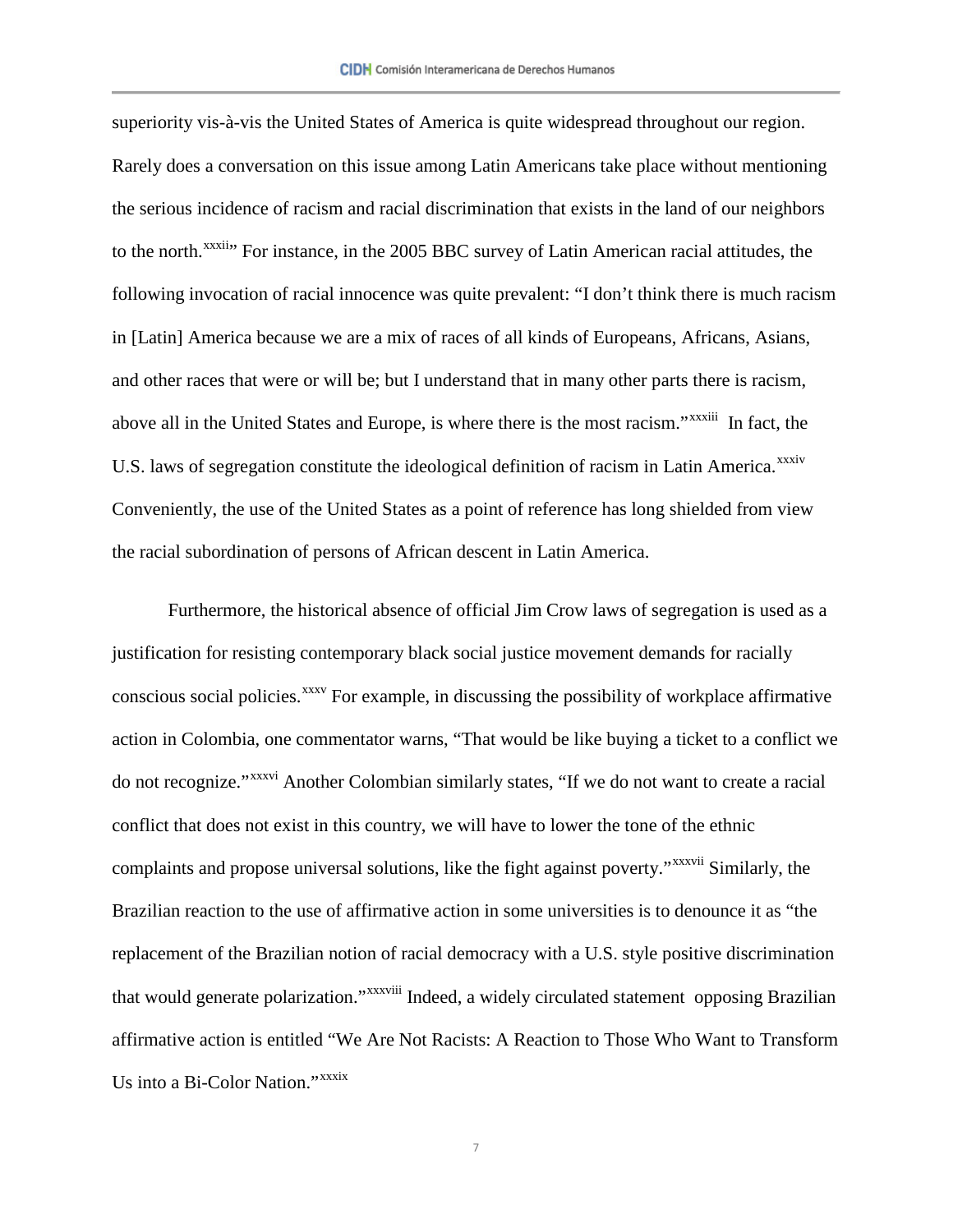Yet, often overlooked in the national self-serving comparisons to the U.S. Jim Crow past is the role of the state in Latin America in regulating race. Specifically, upon the abolition of slavery Latin American nations enacted restrictive immigration laws and provided state funding explicitly focused on whitening the population and outlawing the immigration of persons of African descent. Through the operation of immigration laws, persons of African descent were recast into their preemancipation status of marginalized peoples. Moreover, customary law (that is, the enforcement of unwritten laws established by long usage rather than legislative enactment) was also used as a tool of racial exclusion in Latin America.

When customary law is fully integrated into a society as a matter of state practice, there is little incentive to have the customs codified. What is most salient is whether there is a sense of legal obligation to be bound by the custom and have it enforced. It then follows that the acceptance of a social norm as law is also evidenced by the use of state resources to enforce those norms broadly.<sup>[xl](#page-14-23)</sup> In the Latin American context, the deployment of state resources (with policing of racial segregation and dedication of financial incentives for European immigration) is the key factor for appreciating the role of law as customary law in regulating race in Latin America.

Assessing the treatment of Afro-descendants through the lens of customary law helps to elucidate the "law" part of Latin American racial histories. For example, Afro-Brazilian oral testimonies from the post-abolition period in southern Brazil repeatedly indicate the entrenched customs of racial segregation in streets, public squares, public gardens, and public parks in both the capital and cities on the periphery ("o interior") that were enforced by the local police, who had a practice of imprisoning Afro-Brazilian violators. Such practices can be characterized as customary law to the extent that they were imposed through physical sanctions and state officials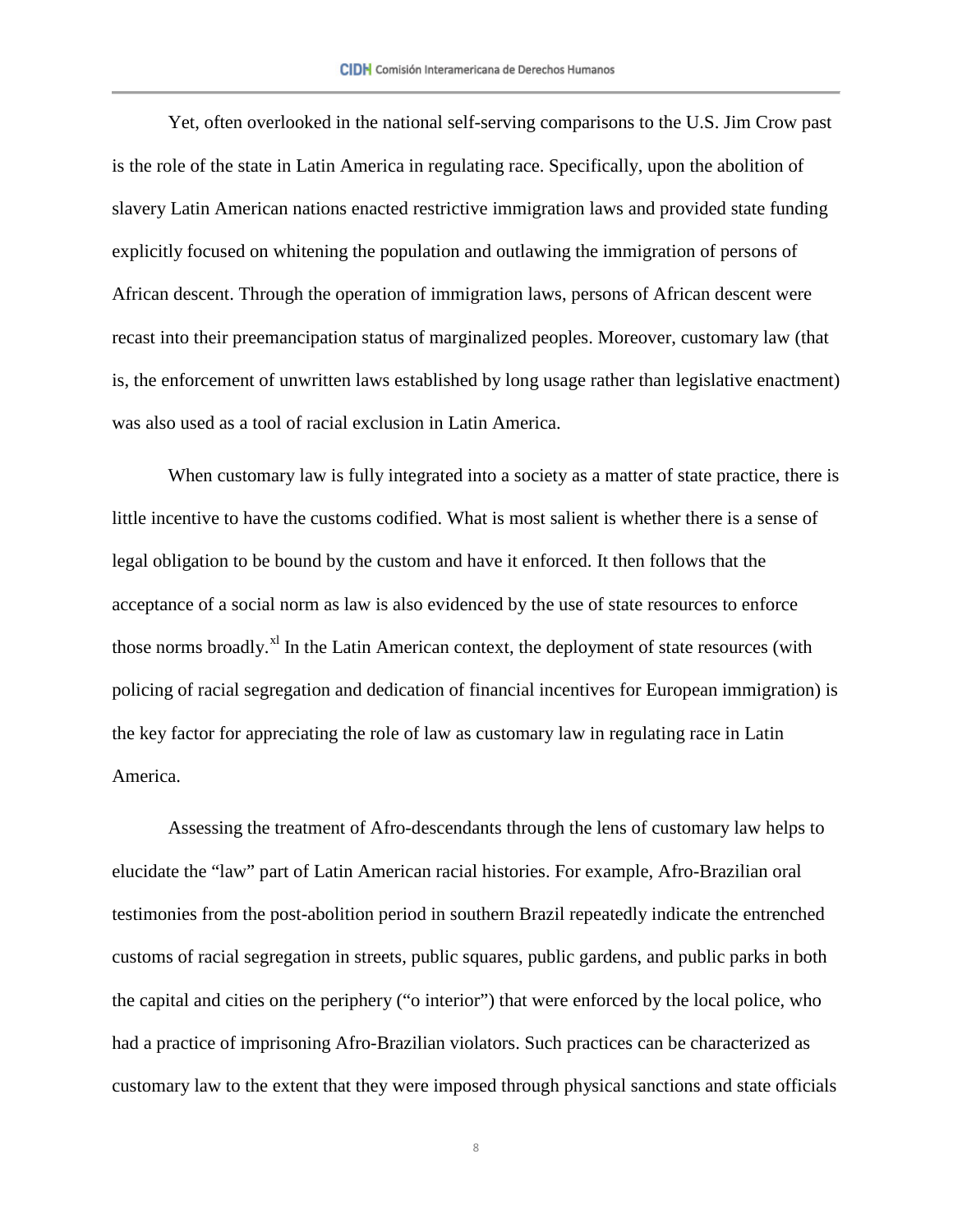felt obligated to enforce the community norms despite the absence of a written code provision or an explicit state declaration that the customs were law. I call this the "customary law of race regulation" to denote the ways in which the social norm of racial exclusion effectively operated as a legal regime in which state resources and coercion were utilized to enforce the marginalization of persons of African descent. Thus my use of customary law focuses upon the ways in which the rules of racial exclusion were more than social conventions, but instead the equivalent of law. Considering the role of customary law thus deepens our understanding of the regulation of race in Latin America.

Specifically, the book examines the post-abolition state customary practices of policing public spaces for the maintenance of racial segregation, excluding persons of African descent from places of public accommodation, imposing racist norms in public education, establishing biased regulation of African-based religions, and structuring census enumerations to marginalize persons of African descent, first in Brazil and then in Spanish America.

Examining the large panoply of racially exclusionary customary practices, along with the legislation and funding of restrictive immigration laws, erodes the notion that Latin American states were innocent of racial regulation. To be sure, the particulars of the Latin American legal context cannot be directly equated with the U.S. history of Jim Crow segregation. Nevertheless, it is important to note how state action in Latin American racial subordination had a similar effect in marginalizing persons of African descent in the region. Indeed, the true evil of U.S. Jim Crow racial restrictions emanated not so much from the fact that the laws of segregation were codified into written laws, but from how those laws denoted the participation of the state in racial discrimination. Customary law in Latin America similarly elucidates the pernicious role of the state in regulating race.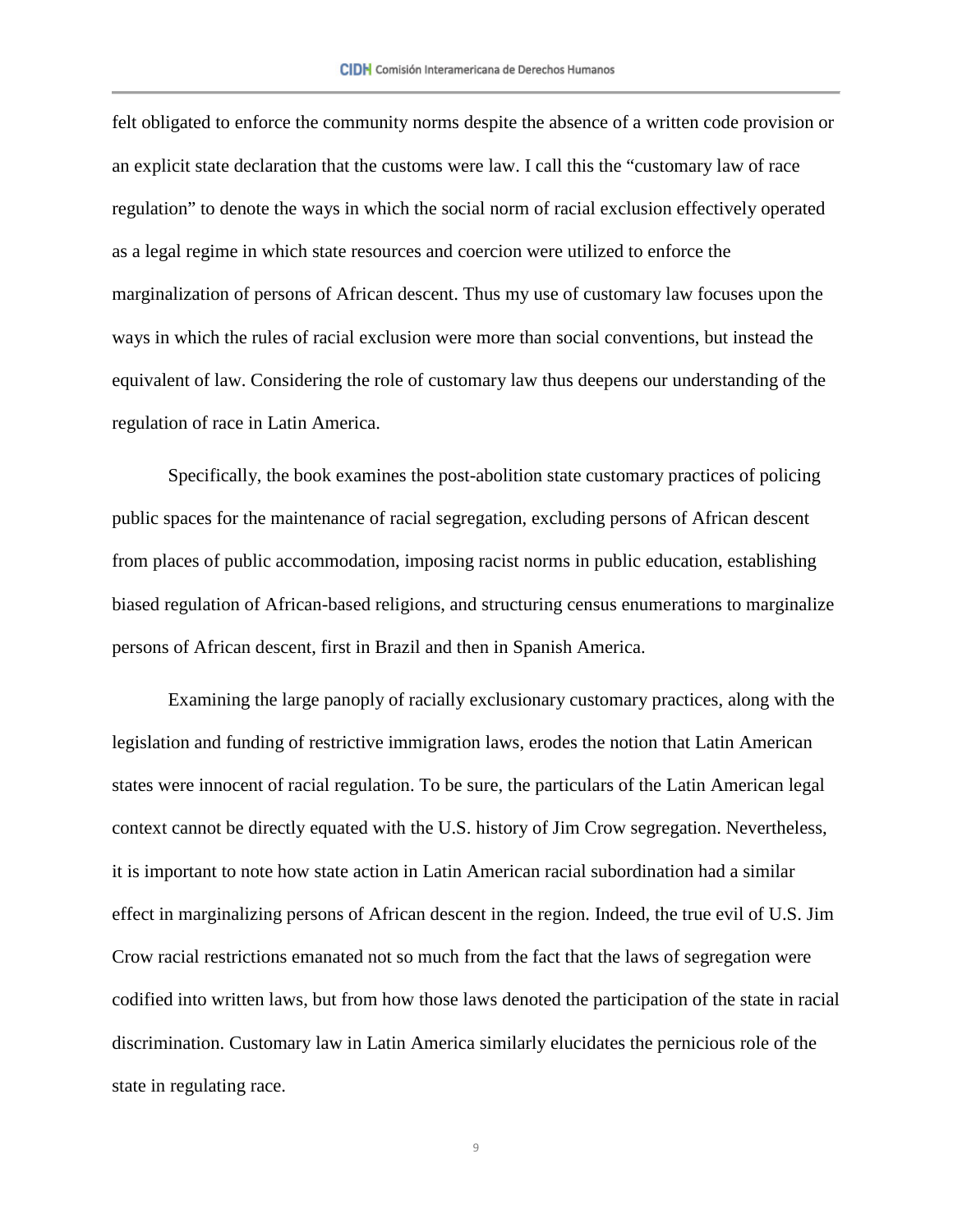In describing the reality of Latin America's racial history, the book also seeks to show how this sheds light on the United States racial context today. As in Latin America, the racial justice movement in the United States today has reached an important turning point. While the formal mechanisms for addressing racial inequality have long been in place, there is a growing societal belief that it is no longer necessary for the government to be proactively engaged in ensuring racial equality. A racial hierarchy continues to exist alongside a deteriorated social commitment to race-based programs. The early U.S. civil rights movement was astonishingly successful at making the goal of racial equality a stated national norm and catalyzing government programs designed to provide concrete access to jobs and education. However, the movement's very success contributes to the notion that blacks and other persons of color no longer require legal assistance in accessing equal opportunity. Indeed, President Obama's election in 2008 is viewed as the culmination of U.S. racial transcendence, so that now the United States presents itself as "racially innocent" in much the same way Latin America has long claimed to be. At the same time, systemic racism has not been eradicated, as evidenced by the longstanding institutional racial disparities in employment, educational attainment, access to health care and capital, residential segregation, and disparate incarceration and execution rates.

Thus, despite the differences in historical particularities, demographic variations, legal structures, and mode of governance, the Americas share the commonality of struggling with the enduring legacy of slavery and post-abolition regimes of discrimination. Moreover, the Americas now centrally share a rhetoric of racial progress uttered in the midst of systemic racial hierarchy. In other words, the successful civil rights movement struggle against Jim Crow segregation now places racial minorities in the United States in a situation comparable to that of Afro-descendants in Latin America – struggling against racial hierarchy without formal legal discrimination as a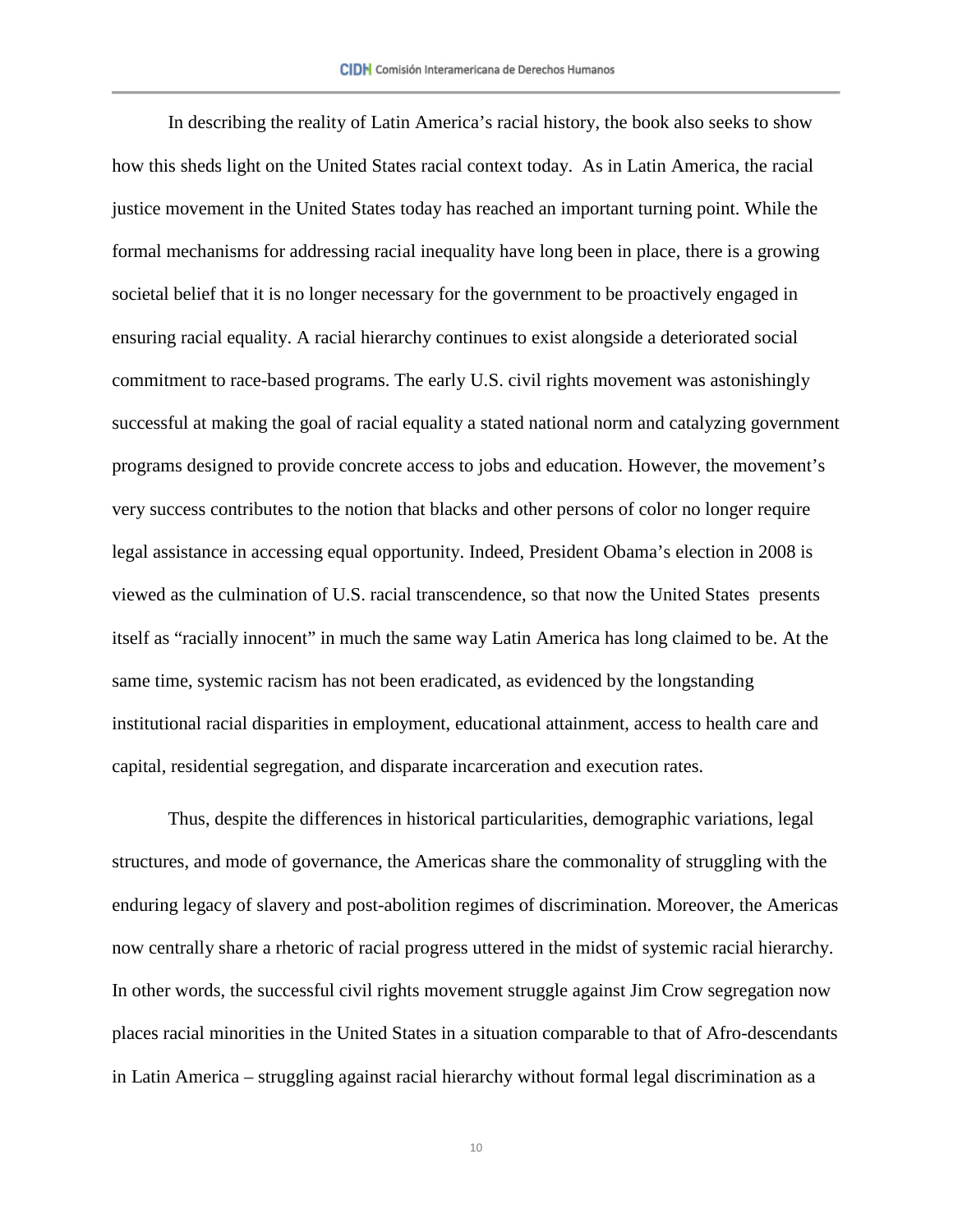target. Furthermore, U.S. post-racialism undermines the commitment to racial equality laws and policies because it disregards manifestations of racial inequality in its celebration of formal equality and pursues a color-blindness that equates the articulation of racial concerns with an act of racism.<sup>[xli](#page-14-24)</sup> This most certainly resonates with what has long been the Latin American approach to matters of race.

The emergence of a Latin American–style post-racial discourse in the United States is suggested both by the growing numbers of individuals who no longer think that racism is a problem<sup>[xlii](#page-14-25)</sup> and by the judiciary's own deflection from race in the pursuit of "color blindness" one race here. It [i](#page-14-26)s American."<sup>xliii</sup> Furthermore, as with Latin America's various nation-building because race is a taboo subject whose mere referencing is an act of racism. Such views are embodied in Supreme Court justice Scalia's statement "In the eyes of government, we are just campaigns, U.S. citizens are being encouraged to view themselves as "simply American" rather than identifying along racial or ethnic lines, which practice is considered inherently divisive. Indeed, even attacks on race-conscious attempts to facilitate electoral political participation in redistricting have been characterized by the courts as being concerned with how they "stimulate public awareness of race" and thus "fan<sup>[]</sup> the flames of racial division."<sup>[xliv](#page-14-27)</sup>

Yet, Latin American post-racialism has not led to a transcendence of race but instead to a reinforcement of a racial caste system in a region long touted as a racial democracy. The legacy and continued support for the myth of racial democracy in Latin America have interfered with the government acknowledgment that collecting data by race can be a useful aid to pursuing racial equality. But growing pressure by Afro-descendant activists is beginning to make Latin American governments more receptive to race-conscious public policies. Indeed, the Latin American context also illustrates how resistance to post-racialism can be possible even after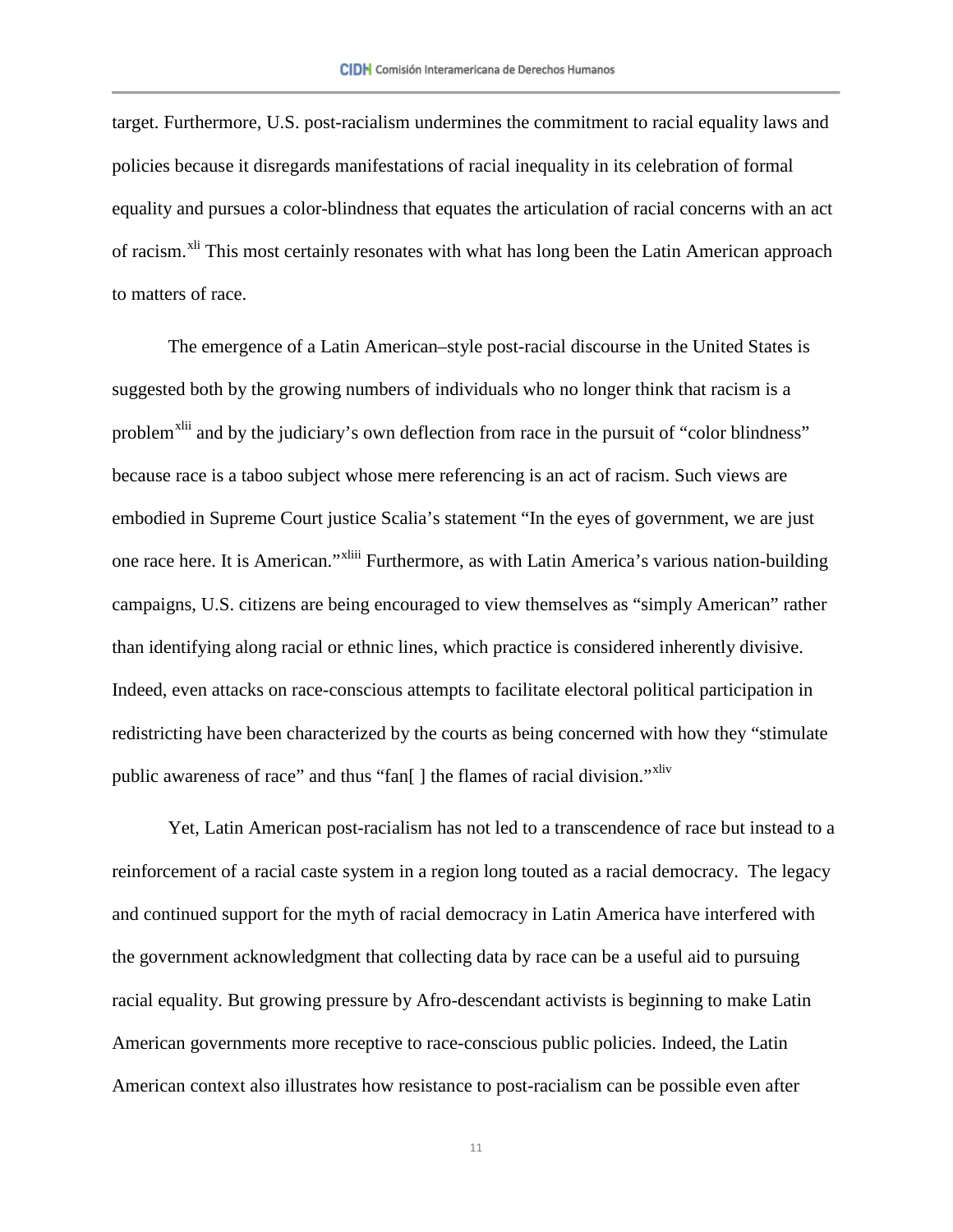decades of post-racial rhetoric. Latin American states have shifted from defending the myth of racial democracy in nations with large populations of indigent Afro-descendants, or from marginalizing an invisible minority of Afro-descendants in largely indigenous "mestizo" nations, to slowly acknowledging the salience of race and racism.<sup>[xlv](#page-14-28)</sup>

## **Conclusion**:

Because North and South America share the same battle against insidious systems of racial hierarchy it is perhaps by the strategically combined efforts of peoples of African descent and their allies that racial justice can be effectuated. The book can provide clarity about the ways in which racial hierarchy can be maintained even with seemingly different racial ideologies and approaches. Moreover, the comparative examination of the Afro-descendant struggle against racism may be helpful to U.S. racial justice advocates in confronting their own "post-racial" contemporary version of Latin American–like racial democracy ideology. Specifically, U.S. activists may be better able to pierce the veil of post-racialism with the knowledge of how similar rhetoric in the rest of the Americas facilitated racial inequality. Because as the Brazilian social justice activist and educator Paulo Freire once stated, "Ninguém liberta ninguém, ninguém se liberta sozinho. Os homens se libertam en comunhão."<sup>[xlvi](#page-14-29)</sup> [No one liberates anyone else, no one can liberate themselves alone. People liberate themselves in community with others.]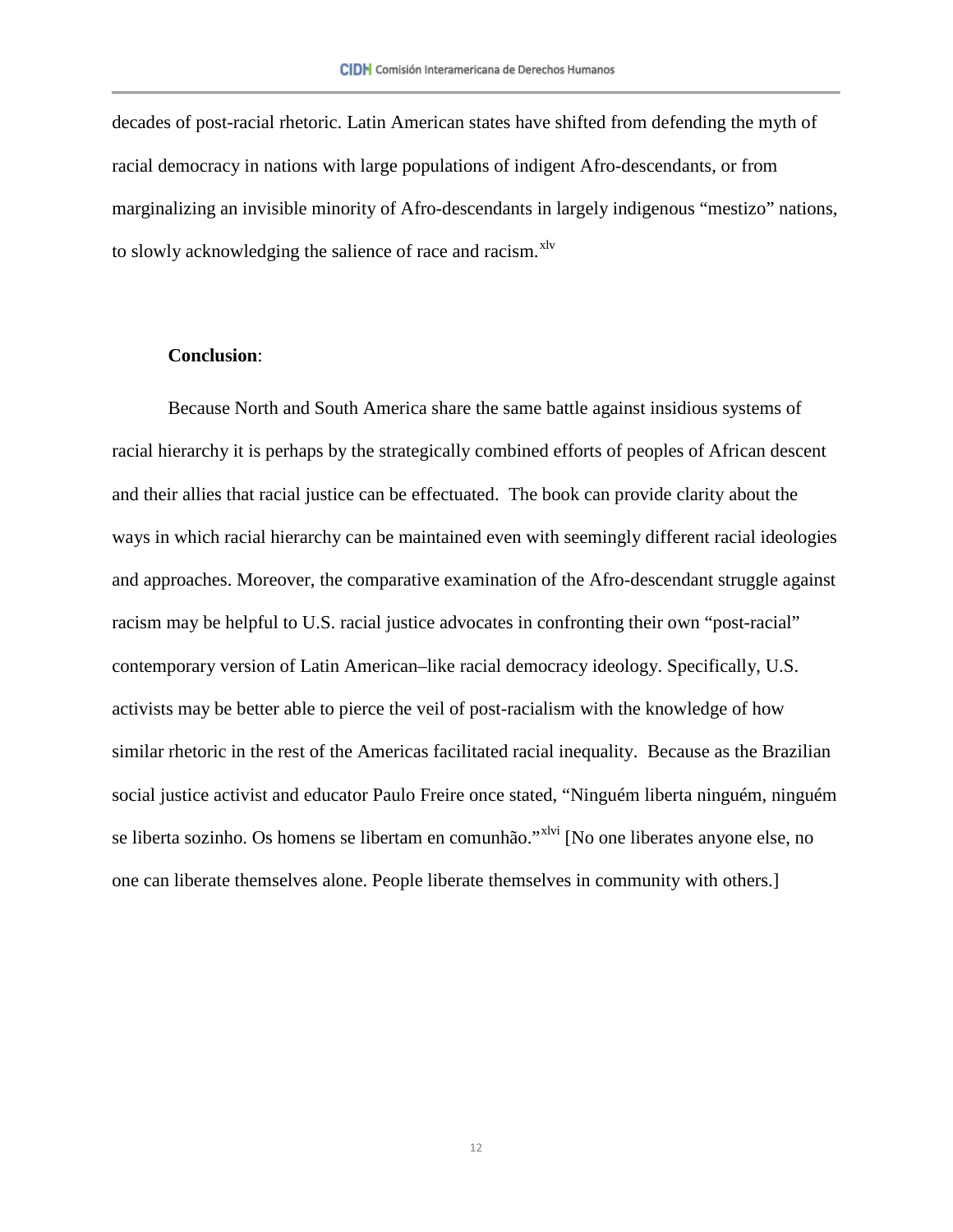- <span id="page-12-0"></span><sup>i</sup> Margarita Sánchez and Maurice Bryan*, Persons of African Descent, Discrimination and Economic Exclusion in Latin America* (London: Minority Rights Group International*,* 2003), 3–4, tbl.1, http://www.minorityrights.org/933/macro-studies/afrodescendants-discriminationand-economic-exclusion-in-latin-america.html.  $\overline{\phantom{a}}$
- <span id="page-12-1"></span>ii Juliet Hooker, "Afro-Descendant Struggles for Collective Rights in Latin America: Between Race and Culture," *Souls* 10 (2008), 279, 281.
- <span id="page-12-2"></span>iii Gustavo Márquez et al., *Outsiders? The Changing Patterns of Exclusion in Latin America and the Caribbean* (Washington, DC: Inter-American Development Bank, 2007), pp. 15–17; Henry Louis Gates, Jr., *Black in Latin America* (New York: New York University Press, 2011).<br>iv "Iberoamérica, ¿una región racista?"
- <span id="page-12-3"></span>
- <sup>v</sup> Corina Courtis et al., "Racism and Discourse: A Portrait of the Argentine Situation," in Teun A. van Dijk (ed.), *Racism and Discourse in Latin America (*Lanham: Lexington Books, 2009), pp. 13, 32.
- vi Marina Ari, "Argentina: Empanada, Asado de Vaca y Mucho Racismo," Kaos En La Red, May 22, 2010, http://www.kaosenlared.net/noticia/argentina-empanada-asado-vaca-mucho-racismo.
- vii "Piden que Un Libro Infantil que Fomenta El Racismo sea Quitado de Circulación," MDZ Online*,* May 27, 2010, http://www.mdzol.com/mdz/nota/212497.
- viii Carlos Neri, "Un Grupo Argentino Exterminación de los Negros de Mierda Indigna en Facebook," Moebius, March 2, 2008, http://enmoebius.com.ar/?p=972.
- ix Teun A. van Dijk, *Racism and Discourse in Spain and Latin America* (Philadelphia: John Benjamins, 2005), pp. 136–7. <sup>x</sup> Hédio Silva Jr., *Discriminação Racial nas Escolas: entre a lei e as práticas socias* (Brasília:
- UNESCO Brasil, 2002), pp. 34–8.
- xi Hernando Salazar, "Colombia Contra el Racismo," BBC Mundo, May 23, 2008, http://news.bbc.co.uk/hi/spanish/latin\_america/newsid\_7415000/7415897.stm.
- xii Marjorie Jiménez Castro, "*Las Mascaras del Chiste Racista,*" *InterSedes: Revista de las Sedes Regionales*, 2 (2001) 43.
- xiii Fernando Ravsberg, "Advierten Sobre Racismo en Cuba," BBC Mundo, February 13, 2003, http://news.bbc.co.uk/hi/spanish/latin\_america/newsid\_2759000/2759775.stm.
- 
- <sup>xv</sup> T. Avellaneda, "Manifestaciones del Racismo en Cuba: Varias Caras de Un Viejo Mal," Revista Digital Consenso*,* 2005, http://www.desdecuba.com/02/articulos/11\_01.shtml.
- xvi Rafael Duharte Jiménez and Elsa Santos García,"'No Hay Negro Bueno Ni Tamarindo Dulce': Cuba, 118 Años Después de la Abolición de la Esclavitud," Matices, http://www.matices.de/18/18pcuba.htm.
- xvii José Alfredo Andaluz Prado, "Prácticas Racistas y Discriminatorias Es Castigada Con Prisión," Diario Correo, July 6 2009, http://www.diariocorreo.com.ec/archivo/2009/07/06/practicas-racistas-y-discriminatorias-escastigada-con-prision.
- xviii Ibid*.*
- <sup>xix</sup> Jean Muteba Rahier, "Blackness and the 'Racial' Spatial Order, Migration, and Miss Ecuador 1995–1996," *American Anthropologist* 100 (1998), pp. 421–30, 424. xx Alicia Castellanos Guerrero et al., "Racist Discourse in Mexico," in van Dijk, *Racism and*
- *Discourse,* pp. 217, 233.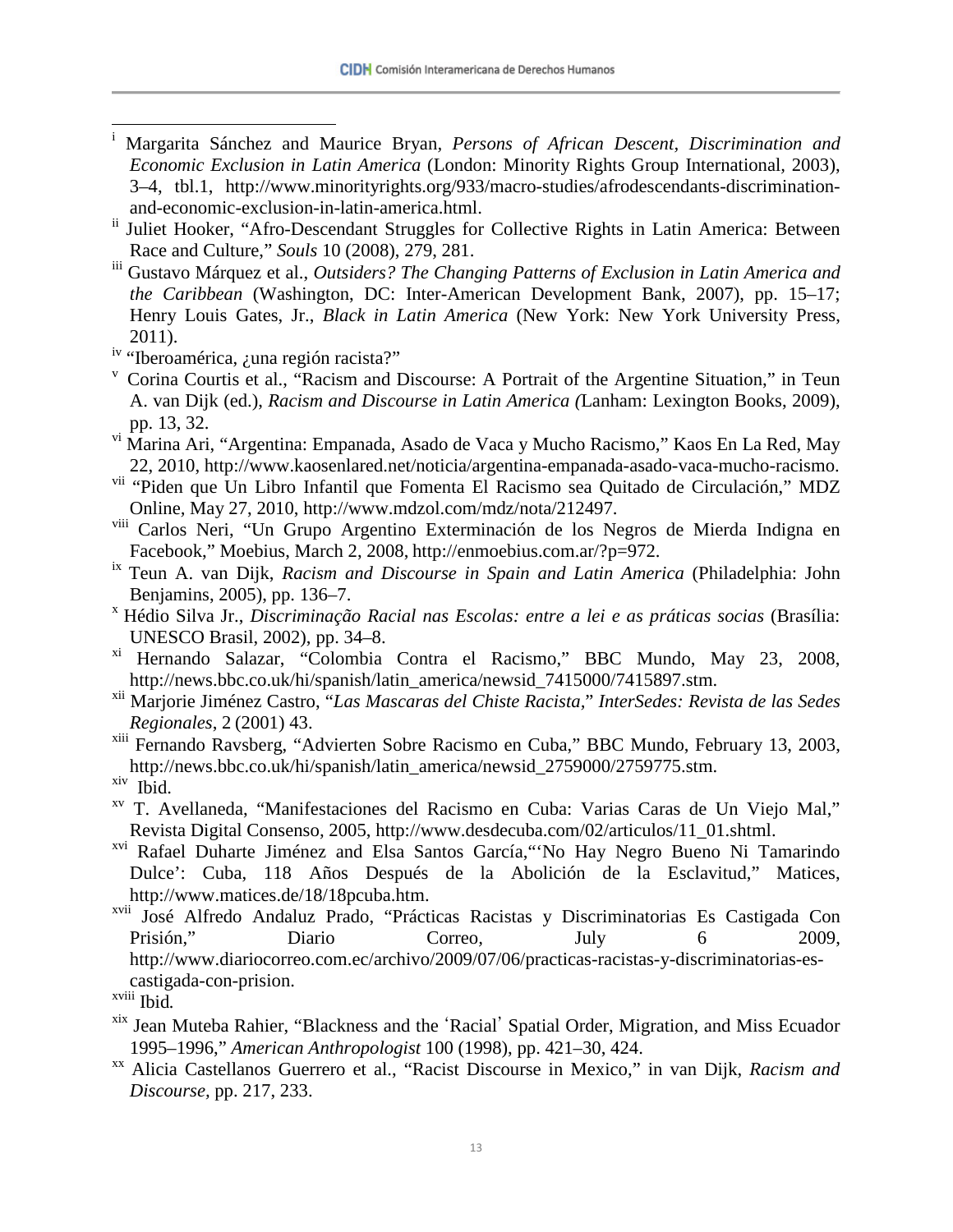- xxi K. W. Stephenson, "Michael Campbell: El Racismo Está Enraizado en la Sociedad Nicaragüense," La Brújula Digital, February 25, 2011, http://www.labrujula.com.ni/noticia/159.
- xxii Carlos Salinas Maldonado, "Alta Hooker Rectora de la Uraccan 'El Chamán es Sólo la Punta del Iceberg,'" Diario de la Prensa*,* February 22, 2009, http://archivo.laprensa.com.ni/archivo/2009/febrero/22/suplementos/domingo/313375.shtml (describing racism in Nicaragua from the perspective of a Caribbean black woman).
- xxiii van Dijk, *Racism and Discourse,* pp. 159–60.

 $\overline{\phantom{a}}$ 

- xxiv Centro de Estudios y Promoción AfroPeruanos Lundu, "Informe 2008: Presencia de Afrodescendientes en los Medios Impresos en el Año 2008," 2008, http://lundu.org.pe/web2/informe%20anual%20web/informe %202008.pdf. xxv Jesús Chucho García, "El Racismo Nuestro de Cada Día," Geledés Instituto da Mulher Negra,
- <span id="page-13-0"></span>March 21, 2010, http://www.aporrea.org/ddhh/a97436.html.
- <span id="page-13-1"></span>xxviAdriana Bolívar et al., "Discourse and Racism in Venezuela: A 'Café con Leche' Country," in van Dijk, *Racism and Discourse,* pp. 291, 292–3.
- xxvii Bolívar, "Discourse and Racism in Venezuela," p. 293.
- <span id="page-13-2"></span>xxviii "Datafolha Revela O Brasileiro," Folha de São Paulo, June 25, 1995, Especial-2, 3, http://almanaque.folha.uol.com.br/racismo02.pdf.
- <span id="page-13-3"></span>xxix Gevanilda Santos and Maria Palmira da Silva (eds.), *Racismo No Brasil: Percepções Da Discriminação E Do Preconceito Racial Do Século XXI* (São Paulo: Fundação Perseu Abramo, 2005), pp. 141, 145.<br><sup>xxx</sup> John Burdick, *Blessed Anastácia: Women, Race, and Popular Christianity in Brazil* (New
- <span id="page-13-4"></span>York: Routledge, 1998), p. viii.
- <span id="page-13-5"></span>xxxi Luis Fernando Verissimo, *O Mundo é Bárbaro – E o que Nós Temos a Ver Com Isso* (Rio de Janeiro: Objetiva, 2008).
- <span id="page-13-7"></span><span id="page-13-6"></span>xxxii Ariel E. Dulitzky, "A Region in Denial: Racial Discrimination and Racism in Latin America," in Anani Dzidzienyo and Suzanne Oboler (eds.), *Neither Enemies nor Friends: Latinos, Blacks, Afro-Latinos (*New York: Palgrave Macmillan, 2005), pp. 39, 42–50.
- xxxiii "Iberoamérica, ¿una región racista?"
- xxxiv Suzanne Oboler, "The Foreignness of Racism: Pride and Prejudice among Peru's Limenos in the 1990s," in Dzidzienyo and Oboler (eds.), *Neither Enemies nor Friends*, pp. 75–100.<br><sup>xxxv</sup> Anani Dzidzienyo, "The Changing World of Brazilian Race Relations?" in Dzidzienyo and
- Oboler (eds.), *Neither Enemies nor Friends*, pp. 137–55; Hooker, "Afro-Descendant Struggles for Collective Rights in Latin America," 279–91.
- xxxvi Catalina Gallo Rojas, "Igualdad Sin Cuotas," *El Tiempo*, July 12, 2009, p. 7.
- xxxvii César Rodríguez Garavito, "En Defensa de las Acciones Afirmativas," *El Espectador*, July 13, 2009, http://www.elespectador.com/columna150499-defensa-de-acciones-afirmativas.
- xxxviii Gonzalo Vega Sfrani, "Universidad Reserva La Mitad de sus Cupos Para Negros y Desata Polémica," *El Mercurio*, October 22, 2006, http://www.ifcs.ufrj.br/~observa/noticias/elmercurio/discriminacion\_22.htm.
- xxxix Ali Kamel, *Não Somos Racistas: Uma Reação Aos Que Querem Nos Transformar Numa Nação Bicolor* (São Paulo: Nova Fronteira, 2006).
- xl Hanne Petersen, "Reclaiming 'Juridical Tact'? Observations and Reflections on Customs and Informal Law as (Pluralist) Sources of Polycentric Law," in Hanne Petersen and Henrik Zahle